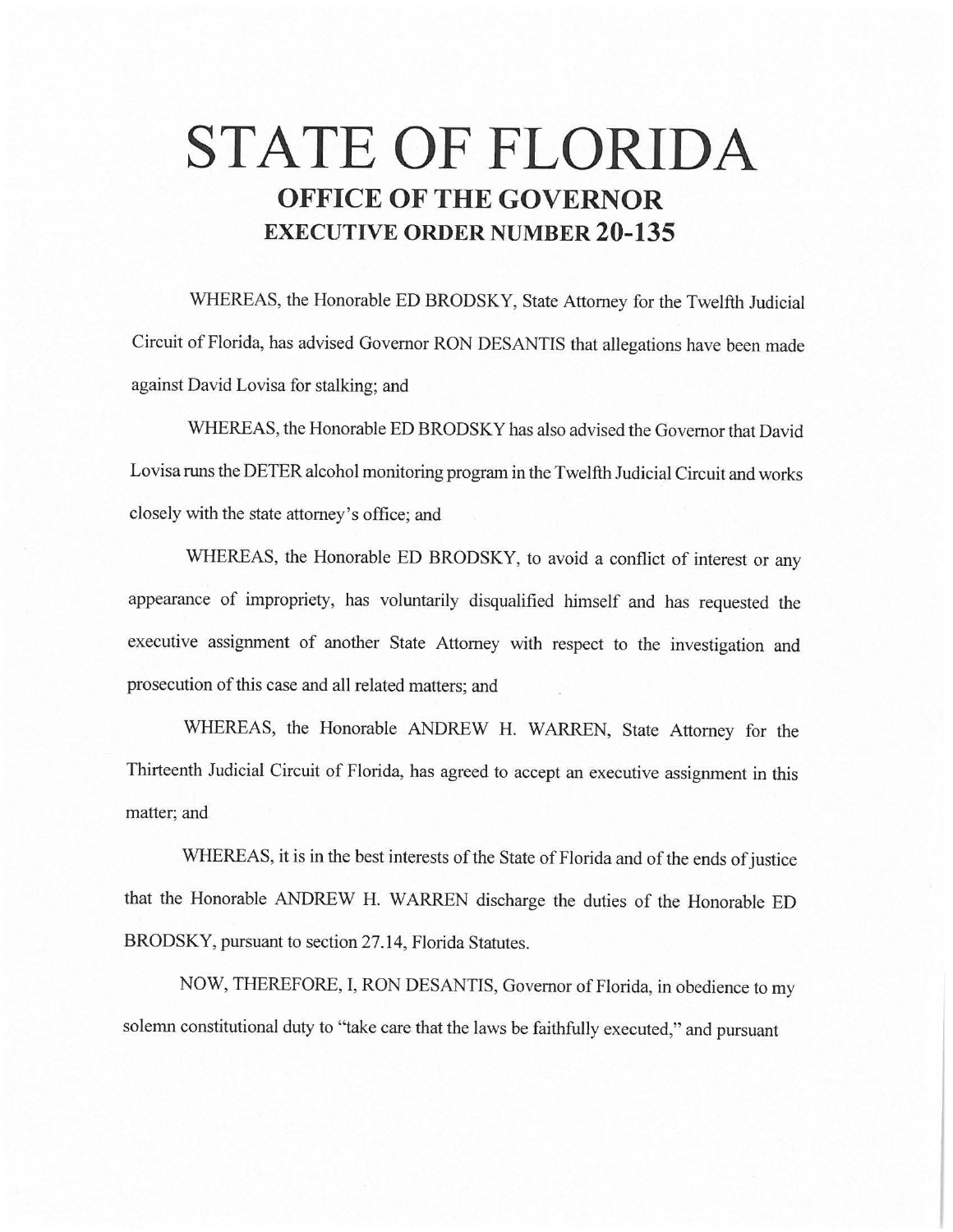to the Constitution and laws of the State of Florida, issue the following Executive Order, effective immediately:

## Section I.

The Honorable ANDREW H. WARREN, State Attorney for the Thirteenth Judicial Circuit of Florida, referred to as the "Assigned State Attorney," is assigned to discharge the duties of the Honorable ED BRODSKY, State Attorney for the Twelfth Judicial Circuit of Florida, as they relate to the investigation, prosecution, and all matters related to David Lovisa. Section 2.

The Assigned State Attorney or one or more Assistant State Attorneys and Investigators, who have been designated by the Assigned State Attorney, shall proceed immediately to the Twelfth Judicial Circuit of Florida, and are vested with the authority to perform the duties prescribed herein.

## Section 3.

All residents of the Twelfth Judicial Circuit are requested, and all public officials are directed, to cooperate and render whatever assistance is necessary to the Assigned State Attorney, so that justice may be served.

## Section 4.

The period of this Executive Assignment shall be for one (1) year, to and including May 28, 2021.